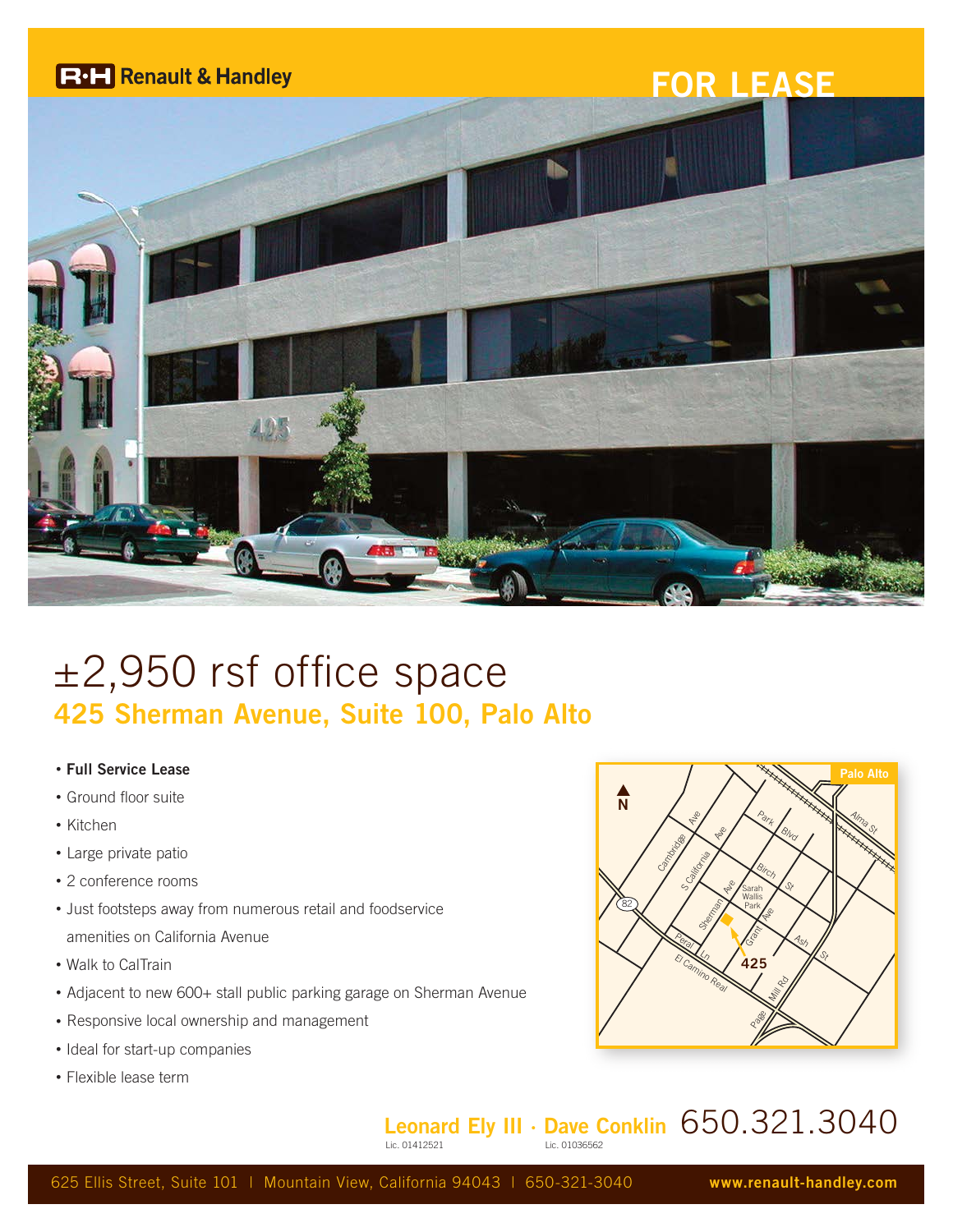## ±2,950 rsf office space **425 Sherman Avenue, Suite 100, Palo Alto**



The information contained herein has been obtained from sources we deem reliable. We have no reason to doubt its accuracy, but we do not guarantee it. All information should be verified prior to lease.

#### **Leonard Ely III · Dave Conklin**  $650.321.3040$ Lic. 01036562

625 Ellis Street, Suite 101 | Mountain View, California 94043 | 650-321-3040 **www.renault-handley.com**